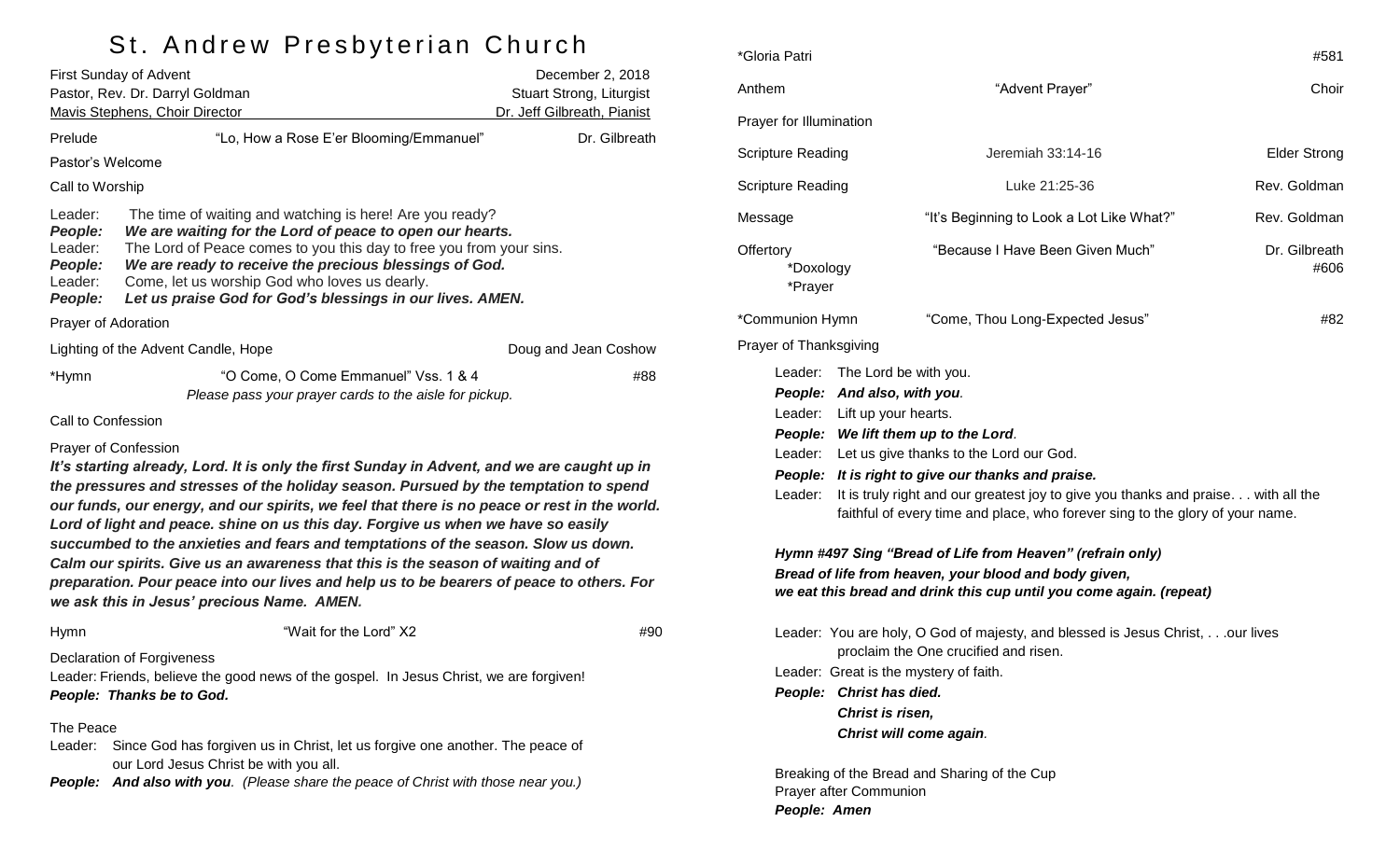| Presentation to Confirmation Youth | Rev. Goldman                             |               |
|------------------------------------|------------------------------------------|---------------|
| *Hymn                              | "Lift Up Your Heads, Ye Mighty Gates"    | #93           |
| *Charge & Benediction              |                                          | Rev. Goldman  |
| Postlude                           | "How Great Our Joy"                      | Dr. Gilbreath |
|                                    | *All that are able are invited to stand. |               |

*Bold italic type indicates our shared response.* All hymns are from the Glory to God (purple) hymnal.

#### *To Our Visitors & Guests:*

*Welcome!* It is a blessing to have you in worship with us today! We invite you to consider membership in St. Andrew Presbyterian Church. The pastor and elders will be available following the service to answer any questions you may have. If you are a first-time visitor, we would like to take you to lunch, so don't run out on us. *There is a place for you here. We are delighted to have you with us today!*

| St. Andrew Elders & Ministry Teams 2018 | Chairperson |
|-----------------------------------------|-------------|
|                                         |             |
|                                         |             |
|                                         |             |
|                                         |             |
|                                         |             |
|                                         |             |

#### **Committees & Subcommittees**

| Administration, Finance & Property Stu Strong, Turner Matthews & Ed Wyle |  |
|--------------------------------------------------------------------------|--|
|                                                                          |  |
|                                                                          |  |
|                                                                          |  |
|                                                                          |  |